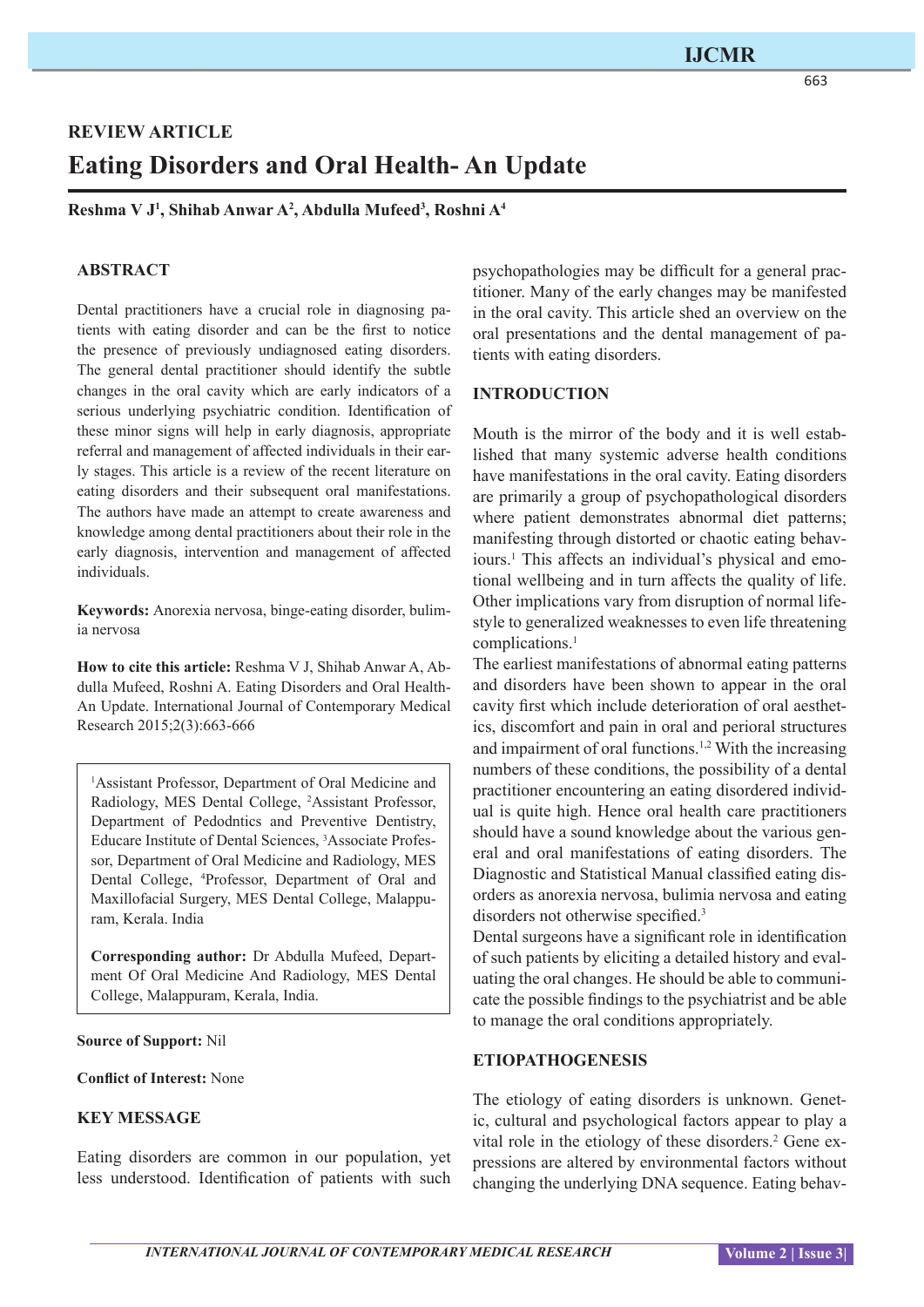ior is regulated by the hypothalamus-pituitary-adrenal axis and any defect in production, transmission of hormones and neurotransmitters such as serotonin, leptin and norepinephrine manifest in eating disorders.

## **PREVALENCE**

The prevalence of psychosomatic eating disorder has increased drastically in the recent years especially in industrialized countries. The registered incidence rates of anorexia nervosa and bulimia nervosa are up to 8 per 100 000 persons per year and 13 per 100 000 persons per year, respectively.<sup>4</sup> 1-5 % of the population is affected with eating disorders and women are found to be more commonly affected than males. Studies have shown that about 40- 50% of the subjects suffering from anorexia also have bulimia. Anorexia nervosa usually affects individuals around 20 years of age with a mean age of onset at 17 years and rarely affects subjects after 40 years.<sup>1</sup>

### **DIAGNOSTIC CRITERIA**

The diagnostic criteria for anorexia nervosa  $are^{1,2,3}$ 

- 1. Refusal to maintain body weight at less than 85% expected for given age and height
- 2. Distortion of body image
- 3. Endocrine disorder typified by amenorrhea.

Other diagnostic features are self-induced weight loss achieved by food avoidance and vomiting or purging, amenorrhea for a minimum of three consecutive menstrual cycles and an intense fear of becoming fat or weight gain.

The essential features to qualify for specific diagnosis of bulimia nervosa are

- 1. Persistent preoccupation with eating, binge eating
- 2. Inappropriate compensatory methods to prevent weight gain such as self-induced vomiting, excessive exercise and laxative abuse
- 3. A morbid dread of weight gain.

# **MEDICAL COMPLICATIONS SECONDARY TO EATING DISORDERS**

The disturbed eating pattern leads to a number of medical complications such as bradycardia, hypothermia, hypotension, menstrual irregularities, esophageal or gastric rupture, hypokalemia, cardiac arrhythmias, cardiomyopathy etc. The use of fingers to induce vomiting results in callus formation on the back of hands and fingers due to trauma from maxillary incisors which are called as Russel's sign.<sup>5</sup>

## **ORAL CONSIDERATIONS**

Oral manifestations occurring in eating disorders are a result of metabolic impairment induced by nutritional deficiencies. The other reasons for oral manifestations include neglect of personal hygiene, modified dietary habits (cravings and excessive intake of particular food articles, certain drugs), and unhealthy compensatory methods for weight maintenance (such as induced vomiting). Oro-dental problems associated with eating disorders can occur as early as 6 months following consistent disordered eating behaviors such as caloric restriction and vomiting.1

Oral manifestations of eating disorder occur in any phase of disease progression and have an important role in assessment, characterization and prognosis of eating disorder. The impact of eating disorders on the oral soft and hard tissues depends on the diet, duration and frequency of binge-purge behavior. Management of patients with eating disorder is a multidisciplinary approach and the oral and dental complications are managed by the dentist.

### **EFFECT ON HARD TISSUE**

#### **1) Tooth erosion**

Enamel erosion is the most common and dramatic oral manifestation of eating disorder. The specific type of enamel erosion seen in these patients is termed as perimyolysis, which is secondary to vomiting, gastric reflux and regurgitation. In a case control study it was proved that subjects with anorexia nervosa and bulimia nervosa had higher levels of tooth erosion than the controls and that there was no linear association between the frequency, duration and total number of vomiting episodes.2 This may be attributed to difference in susceptibility to erosion between patients, differences in buffering capacity of saliva, flow rate, pH and tooth surface composition.<sup>3</sup>

Cross-sectional study conducted by Robb on 122 eating disorder patients showed that subjects who suffered from anorexia nervosa had significantly more erosion than control group and the erosion was predominantly on the buccal and occlusal surfaces of posterior teeth. This type of erosion had not previously been associated with eating disorders and no explanation was put forward to account for this phenomenon.<sup>6</sup>

Various studies have shown that tooth erosion become clinically apparent after 2years<sup>3</sup>, but one report states that it may be visible only after six months of vomiting behaviour.3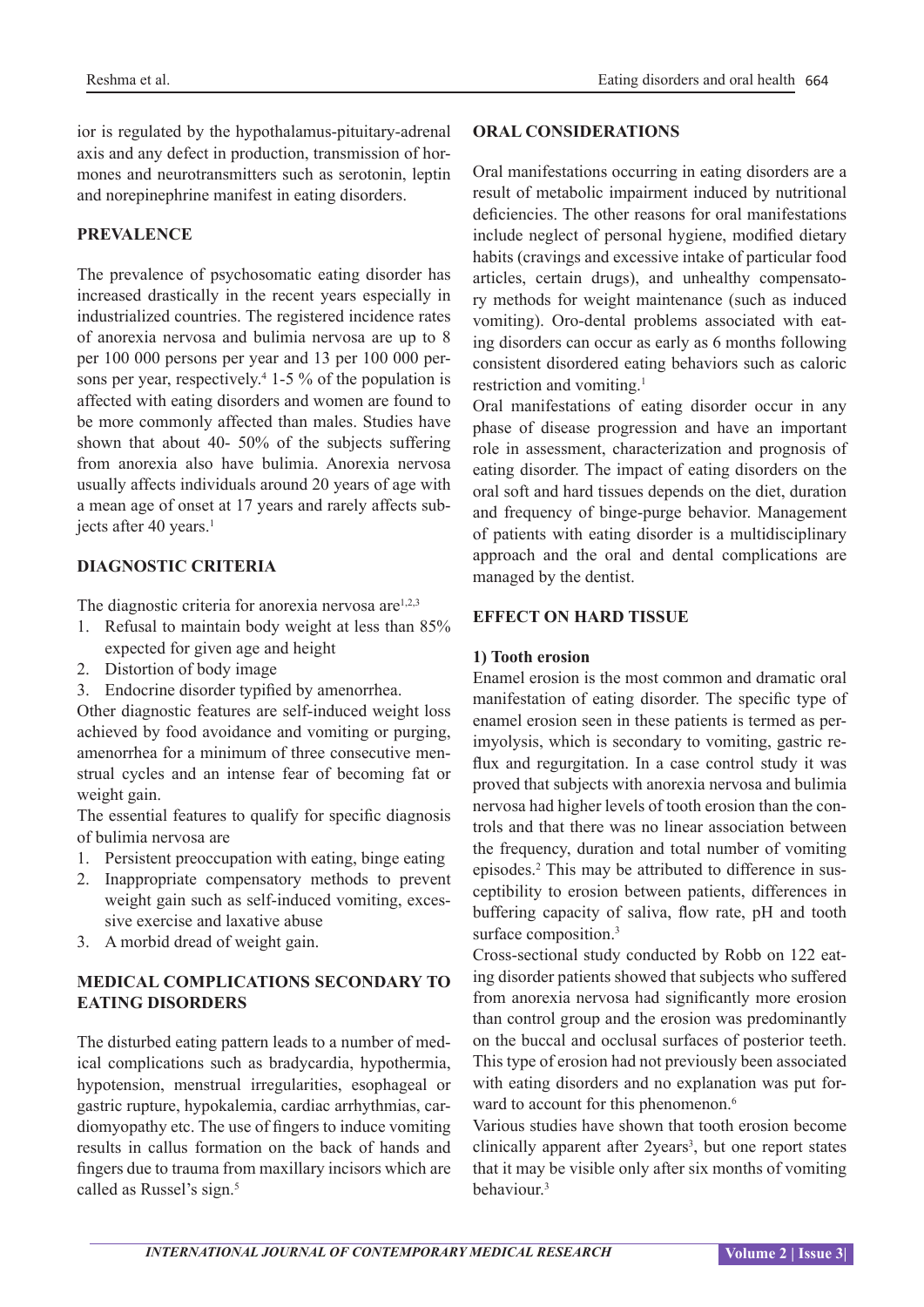# **2) Dental caries**

Prevalence of dental caries among subjects with eating disorder and normal population remain unclear. Cross-sectional study by Touyz concluded that there are no differences in the levels of Streptococcus mutans or Lactobacillus among the study and control groups and there was no difference in caries prevalence.7 This is in contrast to the cross-sectional study conducted by Philipp et al. In his study he found that caries prevalence is lower in eating disorder patients and the authors attributed differences in DMF values to better oral hygiene in the eating disorder patients due to their vomiting. There is no discussion of the mechanism whereby vomiting may improve oral hygiene.<sup>8</sup>

# **3) Effect on bone**

The effect on bone is mainly studied to determine the link between periodontal disease and osteopenia/ osteoporosis. Researchers suggest a positive relationship with periodontal disease. It has been observed that patients with osteopenia/ osteoporosis suffer from more severe periodontitis than controls. Alveolar bone loss will proceed at a much quicker rate if the density of structural bone being destroyed is suboptimal, given the same bacterial infection and host response. Eating disorders patients are at a risk of low peak bone mass and hence more prone for periodontal diseases.1,3

# **EFFECTS ON ORAL SOFT TISSUE**

Oral mucosa is a good marker of underlying general health and the effects of underlying systemic disease may manifest in oral cavity before becoming evident elsewhere in the body.

# **1) Effect on gingiva and periodontium**

Studies show conflicting report about the development of periodontal diseases in patients with eating disorders. Patients with eating disorder may have poor oral hygine, which in turn lead to gingivitis and potentially predispose to periodontitis. Dehydration of oral soft tissues due to severe vomiting in addition to dilatory deficiency and poor oral hygiene can adversely affect the health of periodontal tissues and oral mucosa. It has been suggested that avitaminosis-C is an etiological factor in periodontal disease in patients with eating disorders.3 Some studies suggest that eating disorder patients do not exhibit more periodontal disease than controls although eating disorder patients tend to have worse oral hygiene and increased prevalence of gingivitis. In a study24 of periodontal factors using Community Periodontal Index of Treatment Needs (CPITN),

and determining probing depth >3mm as indicative of the presence of periodontitis, no difference was found in the prevalence of periodontitis between the eating disorder patients and controls.<sup>9</sup>

# **2) Effect on oral mucosa**

Due to nutritional deficiencies there is an increased susceptibility for development of angular chelitis, candidiasis, glossitis and mucosal ulcerations in patients with eating disorders. Generalized mucosal atrophy due to deficient intake of iron and vitamins can result in burning sensation especially on the tongue. There will be atrophy of the oral mucosa in patients who engage in binge eating and self- induced vomiting, epithelial erosion can also be due to the direct offending action of acid during vomiting. Also there will be trauma to the soft palate by objects used to induce vomiting.<sup>2,3</sup>

# **3) Effect on salivary glands**

Patients with eating disorder frequent have enlarged parotid glands.2 Occasionally there will be enlargement of the salivary gland in the initial stages of eating disorders but later on it becomes more persistent. The enlargement of salivary glands is due to non-inflammatory enlargement of the gland called sialadenosis caused by peripheral autonomic neuropathy, which is responsible for disordered metabolism and secretion, resulting in acinar enlargement and impaired function.<sup>10</sup> The other findings include hyposalivation, xerostomia, altered salivary flow rate, buffering capacity, pH and composition of saliva and necrotizing sialometaplasia. Changes in the salivary secretions may be due to structural changes in the gland. Xerostomia is a common side effect of various antipsychiatric drugs used in the treatment of eating disorders. Fluid imbalance is due to excessive use of diuretics and laxatives used to prevent weight gain and by persistent vomiting. Lowering of pH of mucosal surfaces in palatal region may be considered as the reason for minor salivary gland pathology.1,2,3

# **4) Effect on tongue**

Patients with eating disorders may experience taste impairment, dysgeusia, hypogeusia, burning sensation, glossodynia etc. This may be due to trace metal deficiencies particularly zinc, somatoform disturbances and mucosal atrophy. $1,2,3$ 

# **DENTAL MANAGEMENT**

Oral manifestations of eating disorder may appear in different stages of disease progression, some occur in